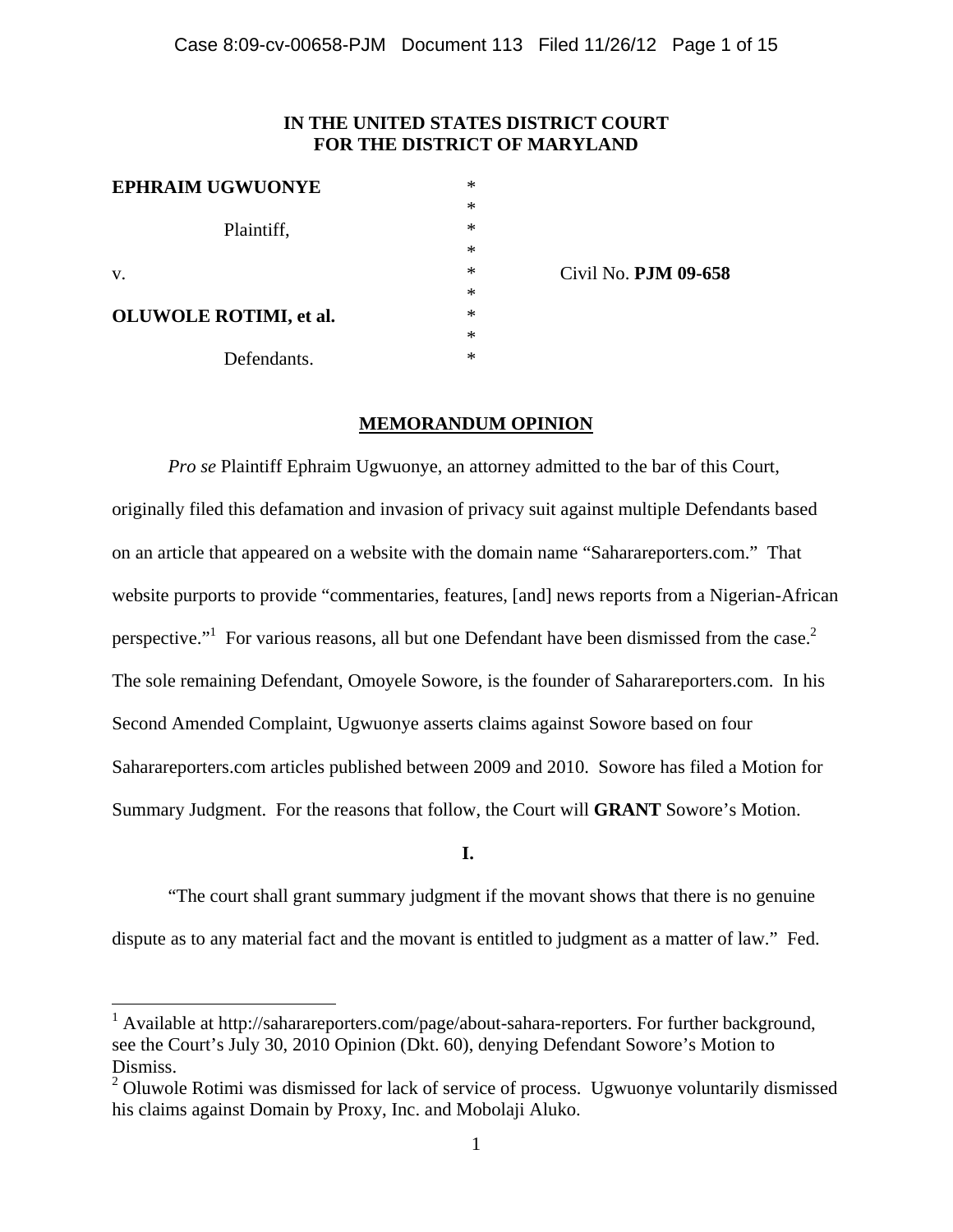R. Civ. P. 56(a). The court must "view the evidence in the light most favorable to ... the nonmovant, and draw all reasonable inferences in his favor without weighing the evidence or assessing the witnesses' credibility." *Dennis v. Columbia Colleton Med. Ctr., Inc.,* 290 F.3d 639, 644–45 (4th Cir. 2002). The court, however, must also abide by the "'affirmative obligation of the trial judge to prevent factually unsupported claims and defenses from proceeding to trial.'" *Bouchat v. Baltimore Ravens Football Club, Inc.,* 346 F.3d 514, 526 (4th Cir. 2003) (quoting *Drewitt v. Pratt,* 999 F.2d 774, 778–79 (4th Cir. 1993)). Summary judgment is warranted when a party fails to make a showing sufficient to establish the elements essential to the party's claim and on which the party will bear the burden of proof at trial. 3 *Celotex Corp. v. Catrett,* 477 U.S. 317, 322 (1986). If there is not sufficient evidence for a reasonable jury to find for the nonmovant, summary judgment is appropriate. *Anderson v. Liberty Lobby, Inc.,* 477 U.S. 242, 248 (1986).

<sup>&</sup>lt;sup>3</sup> Ugwuonye failed to respond in timely fashion to Sowore's Requests for Admission. Those requests asked Ugwuonye to admit, among other things, that each statement he alleged to be defamatory was in fact substantially true and made without malice. Under the Federal Rules, a failure to timely respond to a request for admission means that the matter is deemed admitted. Fed. Rule Civ. Proc. 36(a)(3). Ugwuonye, a lawyer, is certainly expected to be familiar with the Federal Rules. His nonresponse effectively admits that the challenged statements are substantially true and were made without malice.

Ugwuonye argues in his opposition that he was unable to respond to the requests for admission because he was overseas in Nigeria and unaware of the discovery requests. But this is Ugwuonye's suit and he has an obligation to keep up with developments in connection with it. *See Robinson v. Wix Filtration Corp. LLC,* 599 F.3d 403, 406-07 (4th Cir. 2010) (affirming grant of summary judgment despite opponent's objection that he never received email notice and therefore could not oppose motion, because it was obligation of attorney to keep up with docket despite computer issues). Moreover, Ugwuonye admits that during the very same period he alleges he was unaware of Sowore's requests, he was able to propound his own discovery requests. This calls into serious question his alleged inability to respond.

Ugwuonye's failure to timely respond to Sowore's Requests for Admission provides a sufficient basis for the grant of Sowore's motion and the Court hereby adopts that as an independent ground for granting Sowore's motion. Alternatively and cumulatively, the Court will also proceed to analyze the case on the merits.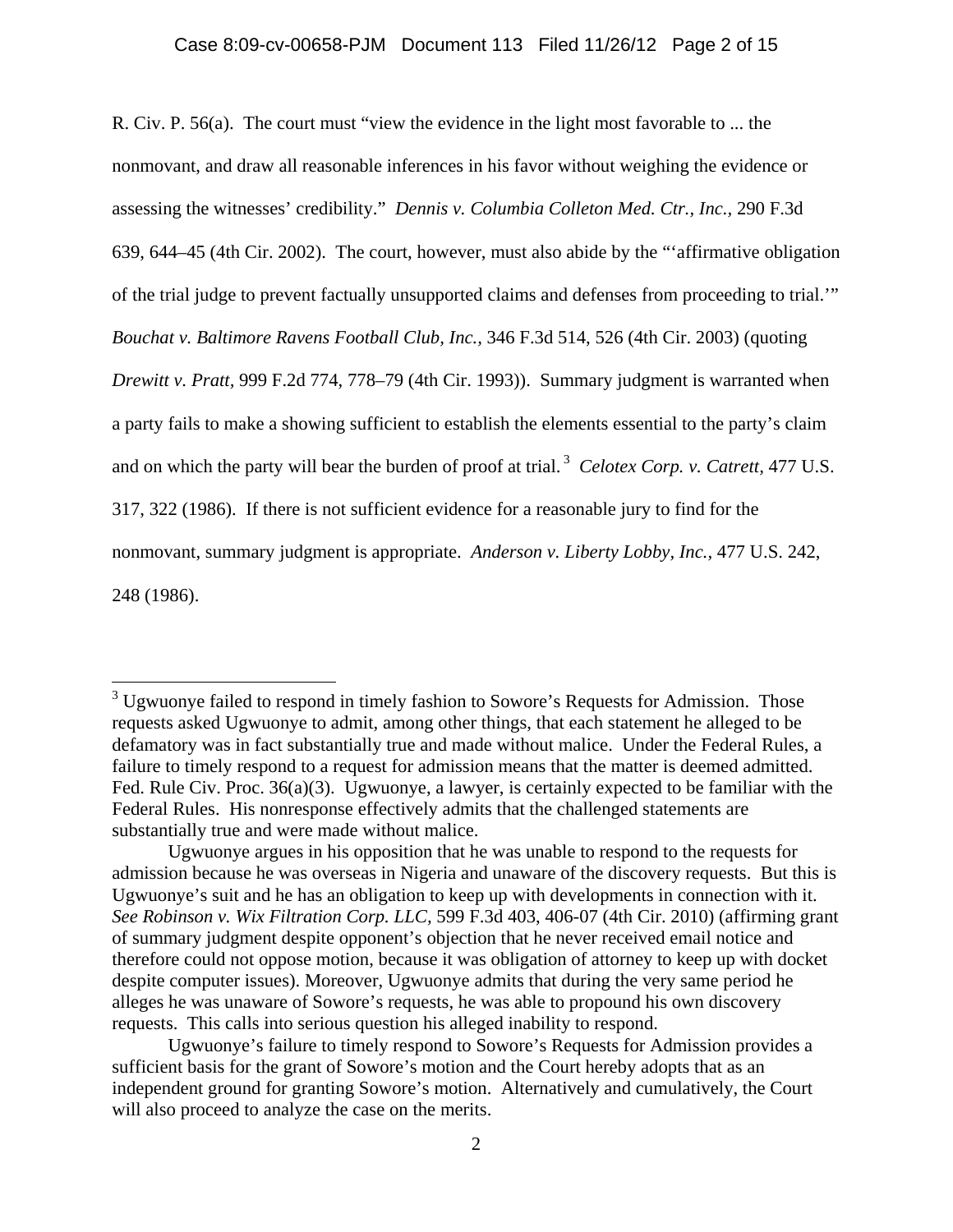### Case 8:09-cv-00658-PJM Document 113 Filed 11/26/12 Page 3 of 15

In a defamation case, recovery depends on whether plaintiff is a public or private figure. For a private figure to recover, he or she must demonstrate that: (1) the defendant made a defamatory communication, i.e., communicated a statement tending to expose the plaintiff to public scorn, hatred, contempt, or ridicule to a third person who reasonably recognized the statement as being defamatory; (2) the statement was false; (3) the defendant was at fault in communicating the statement; and (4) the plaintiff suffered harm. *See Piscatelli v. Van Smith*, 35 A.3d 1140, 1147 (Md. 2012).

A public figure has a higher bar. In order to succeed on a defamation claim, he or she must demonstrate by clear and convincing evidence that the statements were (1) defamatory, (2) false, and (3) made with "actual malice." *See, e.g., Chesapeake Pub. Corp. v. Williams*, 661 A.2d 1169, 1174 (Md. 1995). Actual malice is established only if the plaintiff can show that the defendant published the statements with actual knowledge of their falsity or with reckless disregard for their truth. *See New York Times Co. v. Sullivan,* 376 U.S. 254, 279-80 (1964), *Shapiro v. Massengill*, 661 A.2d 202, 217 (Md. 1995).

The actual malice standard is intended to give wide berth to reports on public figures and matters of public interest. *See New York Times Co.,* 376 U.S. at 278-79; *Capital-Gazette Newspapers,* 445 A.2d at 1043. In this context, even erroneous statements are protected when honestly made are protected, a policy which fosters frank debate and dialogue.

Further, when the challenged statements are reports on legal proceedings, as some are here, Maryland recognizes a qualified privilege for fair and substantially accurate reports. In the modern view, this protects the statements regardless of the state of mind of the publisher. *See Chesapeake Pub.,* 661 A.2d at 1174-75, *Nanji v. Nat'l Geographic Soc.,* 403 F. Supp. 2d 425, 433-34 (D. Md. 2005).

3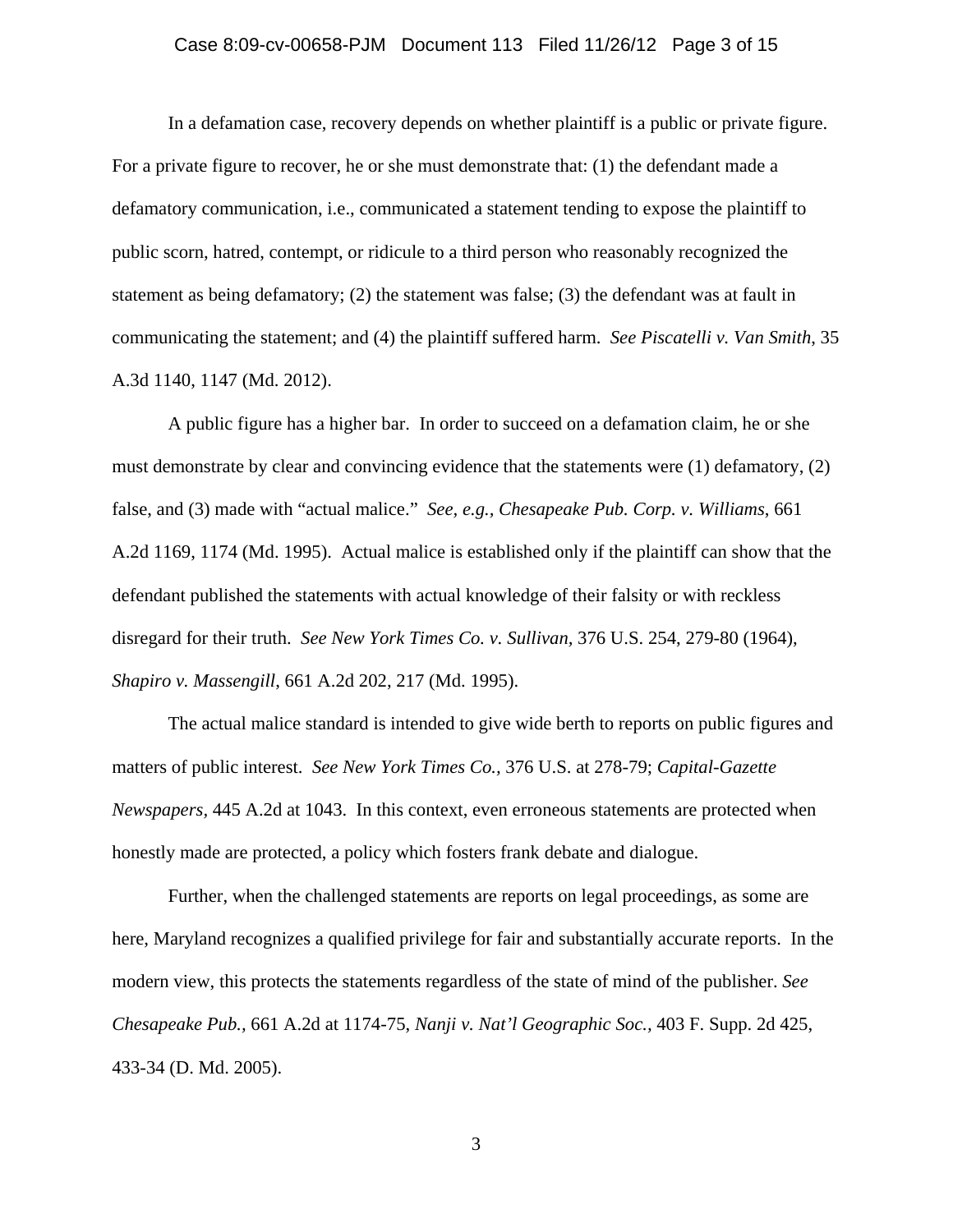## Case 8:09-cv-00658-PJM Document 113 Filed 11/26/12 Page 4 of 15

A plaintiff cannot defeat summary judgment in a defamation case simply by asserting that the publication was false. *See Pratt v. Delta Air Lines,* 675 F. Supp. 991, 996 (D. Md. 1987). The purpose of Rule 56 is not to replace the conclusory statements in a complaint with those in an affidavit. *See Lujan v. National Wildlife Fed.,* 497 U.S. 871, 888 (1990).

Allegations of invasion of privacy/false light claims are analyzed according to the same legal standards as allegations of defamation. *See Piscatelli*, 35 A.3d at 1146-47. Separate analysis of those claims is therefore unnecessary.

### **II.**

Ugwuonye is a public figure. The Circuit Court for Montgomery County explicitly found him to be such in a related proceeding involving many of the same statements sued upon here.<sup>4</sup> Ugwuonye is, thus, collaterally estopped from arguing otherwise here. *See Guccione v. Hustler Magazine, Inc.*, 632 F. Supp. 313, 317 (S.D.N.Y. 1986), *rev'd on other grounds,* 800 F.2d 298 (2d Cir. 1986) (plaintiff found to be public figure in earlier libel suit was collaterally estopped from claiming otherwise in case at hand).<sup>5</sup> Indeed, Ugwuonye himself acknowledges that he has achieved fame and notoriety in the community, claiming, among other things, that he has been "listed among the top experts on corporate law, finance and government" at the Harvard Institute for International Development (*see* Second Amended Complaint (Dkt. 70) ¶ 15), and that he has maintained power and influence on the basis of his education and high-profile positions,

 $\overline{a}$ 

<sup>4</sup> *See Ugwuonye v. Aluko*, *et al.,* No. 314155V. Mobolaji Aluko, originally a defendant in the present action, was voluntarily dismissed in July 2009, but Ugwuonye then filed the state court action against him.

 $<sup>5</sup>$  Under Maryland law, collateral estoppel applies when, as here: (1) the issue sought to be</sup> precluded is identical to the one litigated; (2) the issue was actually determined; (3) determination of the issue was a critical and necessary part of the decision in the prior proceeding; (4) the proceeding was final and valid; and (5) the party against whom estoppel is asserted had a full and fair opportunity to litigate the issue. *See Campbell v. Lake Hallowell Homeowners Ass'n,* 852 A.2d 1029, 1037–38 (Md. 2004).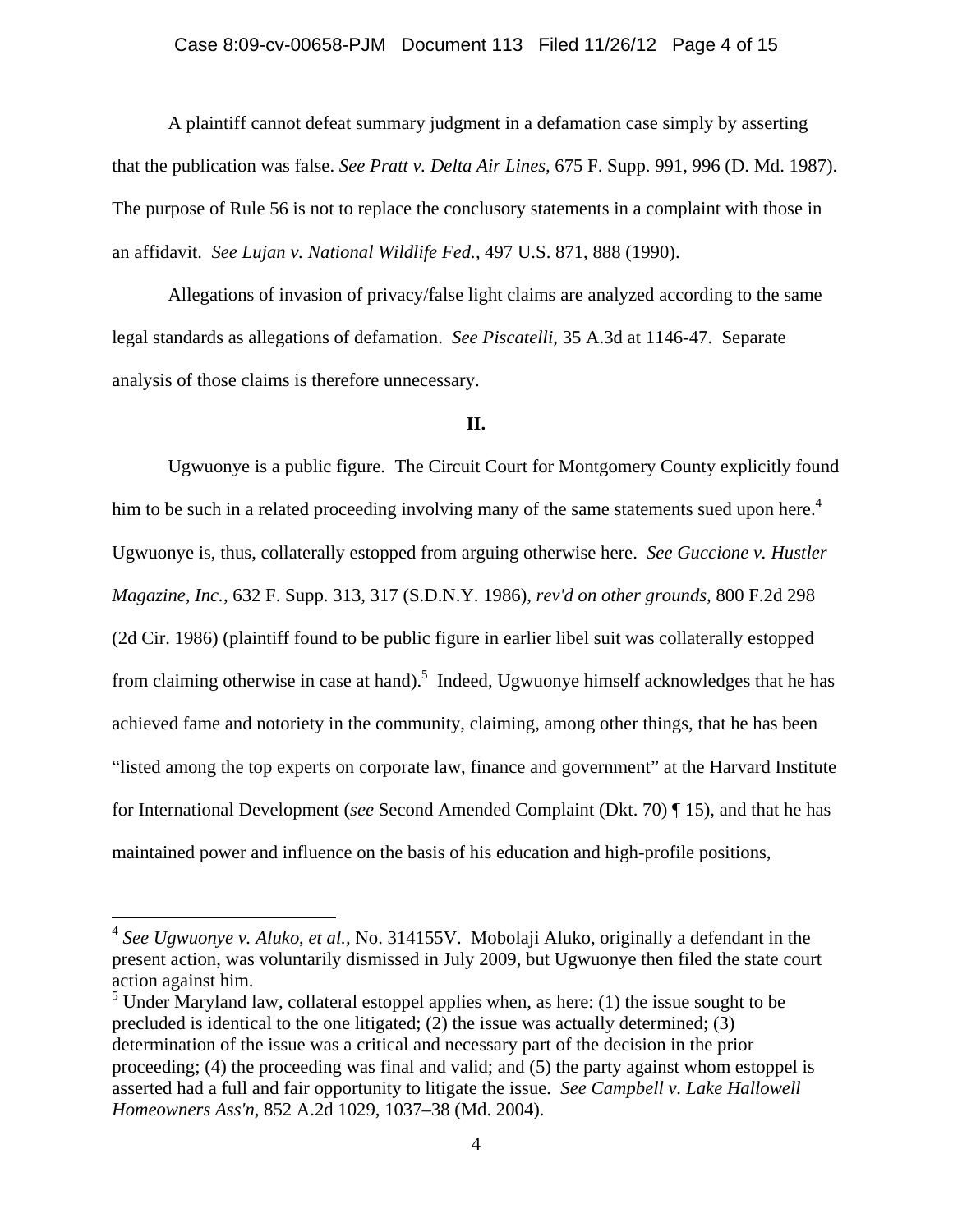## Case 8:09-cv-00658-PJM Document 113 Filed 11/26/12 Page 5 of 15

including serving as counsel to the World Bank and to the Government of Nigeria in several high profile cases. He avers that he is an attorney who has competed "at the highest echelon of the legal profession worldwide" (*id.* ¶ 17). His testimony about speaking to hundreds or thousands of people about this case demonstrates that he has ample access to channels of communication. These facts all point unequivocally to Ugwuonye's fame, notoriety, and stature within the community. *See Curtis Publishing Co. v. Butts,* 388 U.S. 130, 155 (1967). The allegedly defamatory statements in this case (including regarding high-level embassy transactions and dealings between the U.S. and Nigerian Governments), as noted by the Circuit Court for Montgomery County, are quintessentially of public concern. *See Ugwuonye v. Aluko*, *et al.,* No. 314155V, July 23, 2010 Hearing Transcript, pp. 64-65.

 As a public figure, then, Ugwuonye must demonstrate by clear and convincing evidence that Sowore made the challenged statements with actual malice—that is, with actual knowledge of their falsity or with reckless disregard for their truth. *See Masson v The New Yorker Magazine*, 501 U.S. 496, 510 (1991) (quoting *New York Times*, 376 U.S. at 279-80).

Demonstrating actual malice poses a heavy burden. Courts have held that it

"cannot be established merely by showing that: the publication was erroneous, derogatory or untrue; the publisher acted out of ill will, hatred or a desire to injure the official; the publisher acted negligently; the publisher acted in reliance on the unverified statement of a third party without personal knowledge of the subject matter of the defamatory statement; or the publisher acted without undertaking the investigation that would have been made by a reasonably prudent person."

*Capital-Gazette Newspapers, Inc. v. Stack*, 445 A.2d 1038, 1044 (1982) (citations omitted).

Applying this standard to the facts of the case, viewed in the light most favorable to Ugwuonye,

the Court finds that no trier of fact could reasonably conclude by clear and convincing evidence

that any of the statements in issue in this case were made with actual malice.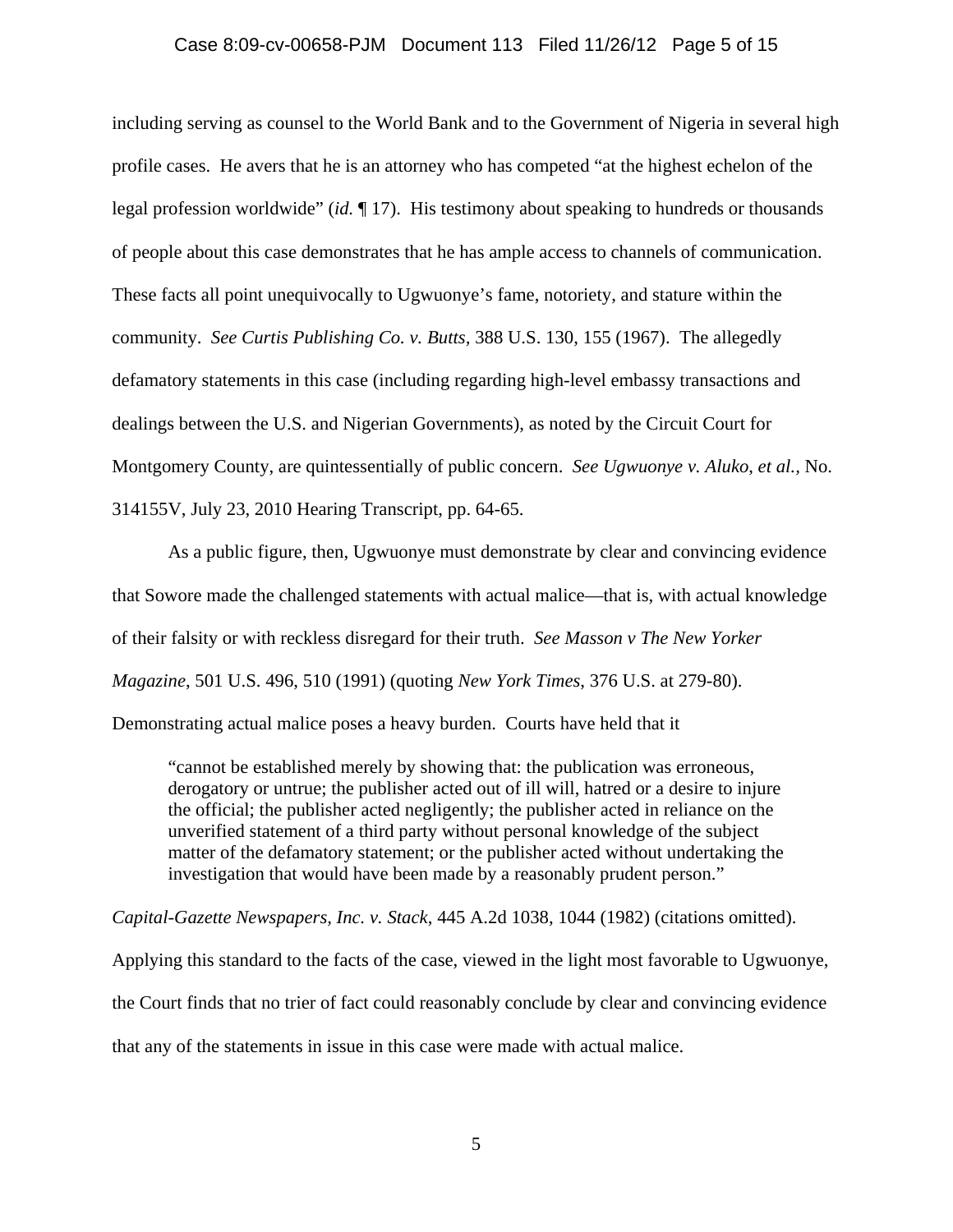The Court considers each of the statements.<sup>6</sup>

#### **III.**

 The first three statements appeared in a March 5, 2009 Saharareporters.com article. The article, headlined "Property scandal rocks Nigerian Embassy in Washington DC; former Ambassador Obiozor fingered," reports on a variety of real estate transactions in the Washington, DC area involving the Nigerian Embassy, and questions the reported values of a number of real estate sales. The article notes that Ugwuonye provided legal assistance to the Embassy in connection with these transactions. The article further states that Ugwuonye withheld the Embassy's \$1.5 million IRS tax refund due from the sales, allegedly because the Nigerian government owed him legal fees for representing Nigerian officials in unrelated litigation. The article also reports that Ugwuonye has previously faced attorney disciplinary proceedings.

It is undisputed that, when writing the article, Sowore investigated public records, researched cases involving Ugwuonye, and spoke to Ugwuonye by telephone at least once. Sowore affirms that he and Ugwuonye discussed the Embassy transactions and that he asked Ugwuonye why he had withheld the refund, to which Ugwuonye responded that he withheld it as a fee to compensate him for previous litigation work for the Embassy and that he and the Nigerian Government were in the midst of negotiating with respect to the fee. Ugwuonye acknowledges that he discussed the Embassy transactions with Sowore, but claims he did not get to explain his side of the story; he says he simply told Sowore there was no fraud. However,

 $\overline{a}$ 

<sup>&</sup>lt;sup>6</sup> The Court confines its consideration to statements pled in the Second Amended Complaint. In his opposition to Sowore's Motion for Summary Judgment, Ugwuonye appears to allege that additional statements are defamatory. While the Court declines to analyze these new statements, a brief review of same suggests that none appear to be defamatory. In any event, Ugwuonye has in no way suggested why these late-remembered statements were not set forth in the Second Amended Complaint.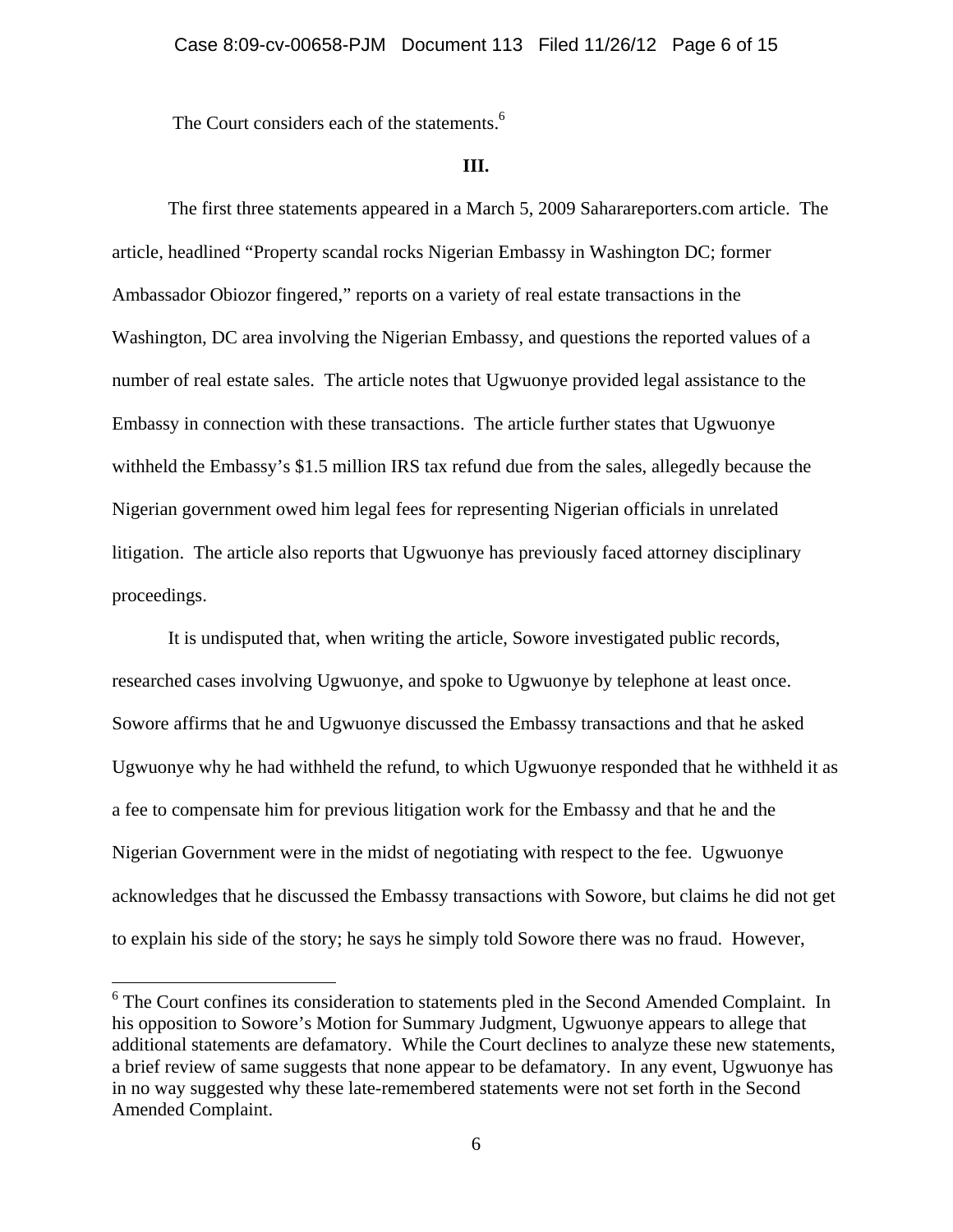## Case 8:09-cv-00658-PJM Document 113 Filed 11/26/12 Page 7 of 15

even if Ugwuonye disputes that he *told* Sowore he was withholding the tax refund as payment for previous legal work, it is undisputed that this is what Ugwuonye actually *did*. He withheld the refund. Ugwuonye says as much in the papers he has submitted to the Court, suggesting that the Nigerian Government initially agreed that he could settle its outstanding legal bills by holding a tax refund due to the Embassy; that he thought he could disburse the refund after being paid by other sources (and therefore, as he testified in his deposition, that he promised the Embassy he would disburse the refund); that he later realized he could not disburse the refund; and that he then took steps to apply the refund to the unpaid legal bills. Ugwuonye further admits that a dispute then arose with the Embassy regarding the application of the tax refund to his fees, and states that this dispute was part of a larger intra-Embassy quarrel that was resolved when the new Nigerian Ambassador (Oluwole Rotimi) was fired by his supervising Minister. Per Ugwuonye, it was in connection with that very dispute that a DC Bar Complaint was filed against him, one—to be sure—which was ultimately dismissed.

Against this background, the specific statements Ugwuonye alleges to be defamatory are these:

(1) "[Plaintiff] said he apprised [then Ambassador] Obiozor over his seizure of the embassy's tax refund, fueling speculation that Obiozor tacitly approved the seizure for pecuniary reasons as he did not try to retrieve the money from [Plaintiff] before he left the U.S."

Given the facts just reviewed, this statement can hardly be considered defamatory. Quite simply, it involves facts that Ugwuonye does not dispute—that he withheld over a million dollars of the Nigerian Embassy's tax refund with the Nigerian Embassy's knowledge. The statement could not have been made with actual malice.

7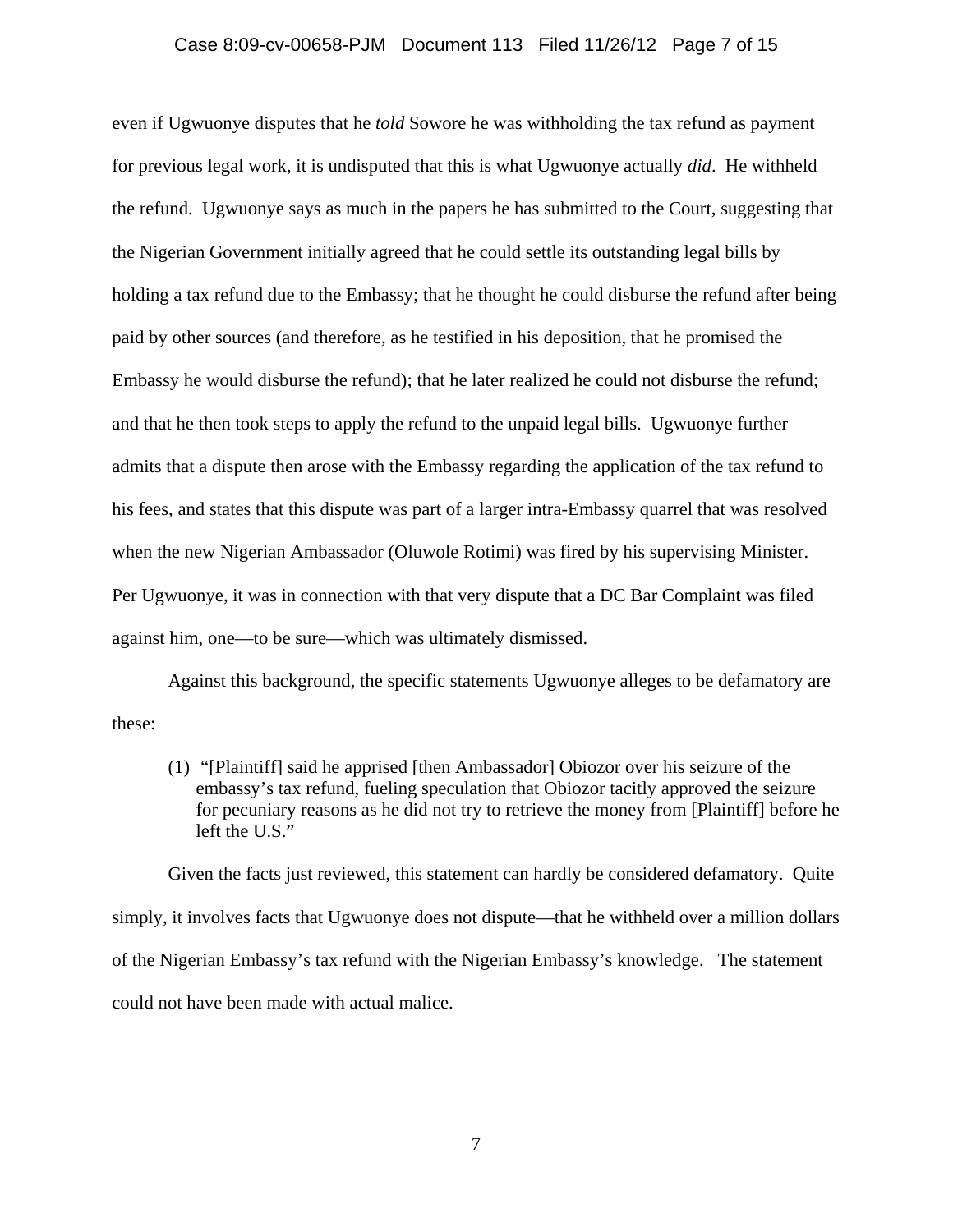(2) "But [Plaintiff's] seizure of the embassy funds points to a track record of some professional troubles relating to his competence and manner of handling client monies."

This statement involves the same undisputed facts, namely Ugwuonye's withholding of the Embassy's tax refund. In addition, it contains privileged reporting regarding Ugwuonye's past professional misconduct proceedings. Unquestionably a disciplinary matter came before the Maryland Court of Appeals, which considered potential misconduct involving two of Ugwuonye's matters, and which found that Ugwuonye had in fact violated various provisions of the code of professional conduct, including provisions regarding competence, fees and safekeeping of property. Sowore's reporting as to Ugwuonye's professional troubles relating to "competence and handling client monies" was therefore substantially accurate. Even if it were not, Ugwuonye has failed to proffer any evidence that this statement—or any part of it—was made with actual malice.

(3) "Details of the cases point to [Plaintiff's] professional shadiness."

The third statement amounts to a non-actionable opinion as well as privileged reporting on Ugwuonye's past professional misconduct hearings. Again, most importantly, Ugwuonye has failed to offer evidence that Sowore made this statement with anything approaching actual malice.

## **IV.**

Challenged statements 4 through 10 appeared in the Sahareporters.com article, entitled "Ugwuonye loses lawsuit to summary judgment," which was published on July 23, 2010. The article discusses the Nigerian Embassy real estate transactions and Ugwuonye's seizure of the tax refund. It also speaks of Ugwuonye's and the Nigerian Government's "habit" of using libel lawsuits to suppress public debate. The article focuses on Ugwuonye's state court case against

8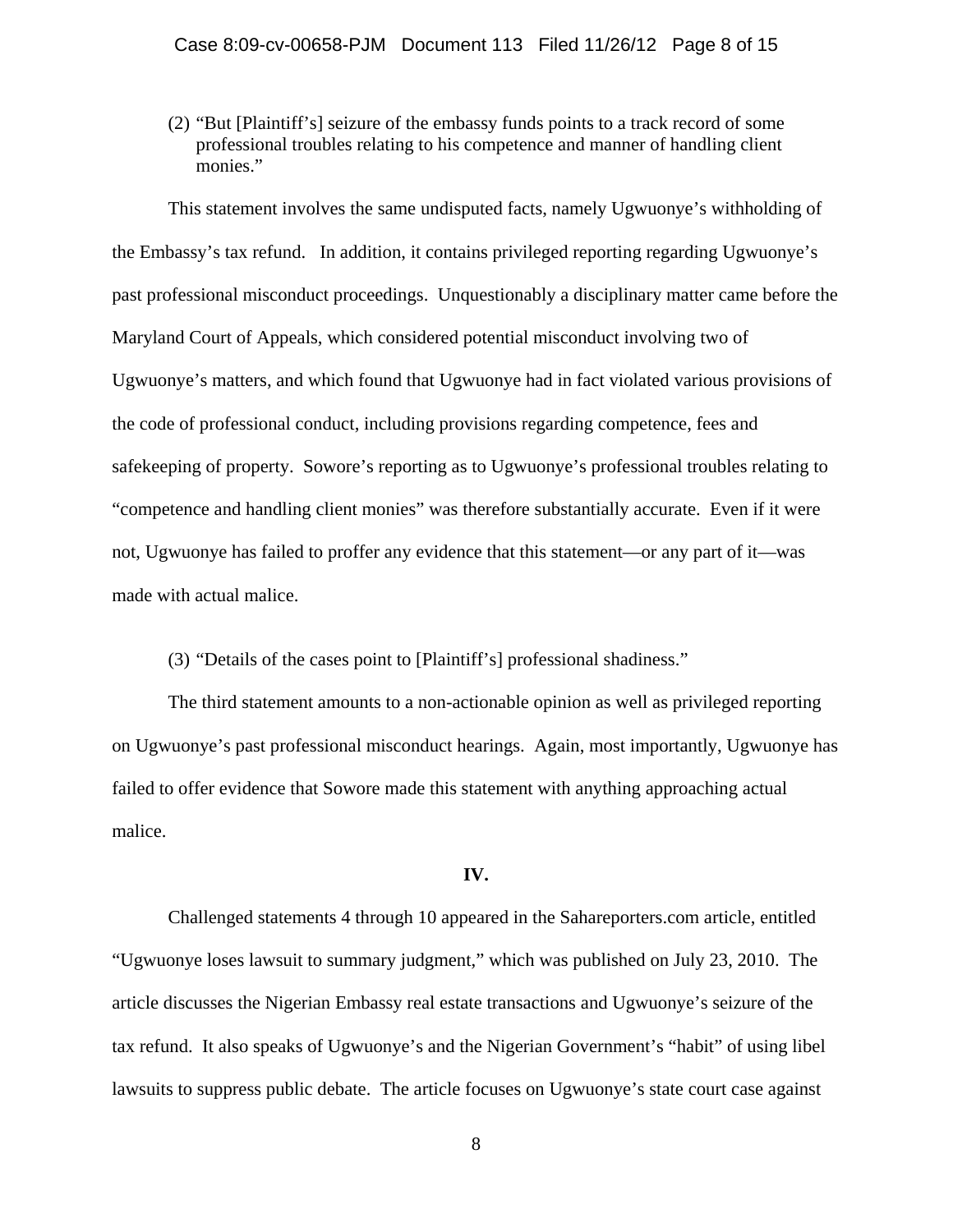#### Case 8:09-cv-00658-PJM Document 113 Filed 11/26/12 Page 9 of 15

Mobolaji Aluko, in which the state judge granted Aluko's motion for summary judgment. The specific challenged statements made by Sowore are these:

(4) "Falsely stated that Plaintiff made a habit of using libel lawsuits to suppress public debate about the controversial sale of properties belonging to the Nigerian embassy in Washington DC and Maryland."

By the time this article was published, Ugwuonye had indeed brought multiple lawsuits based on the March 2009 piece questioning the circumstances of the sale of Nigerian Embassy properties. Sowore was well aware of these lawsuits, having been the subject of one himself. Again, there is not the least evidence from which to find that this statement was made with actual malice.

(5) "Falsely stated or clearly insinuated or implied that Plaintiff withheld the funds of his clients to which he is not entitled or unlawfully."

Ugwuonye does not oppose Sowore's motion for summary judgment as to this statement. But regardless—Ugwuonye has admitted to holding a tax refund owing to the Nigerian Embassy, has admitted to telling the Embassy he would deliver the refund, and has admitted to not delivering the refund. Consequently, the statement could not have been made with actual malice.

(6) "Falsely stated or implied that this court had sanctioned Plaintiff for filing a frivolous lawsuit."

Ugwuonye offers no opposition to summary judgment as to this statement. Even so, the Court finds that the statement is substantially true and could not have been made with malice. In addition, it was a privileged report on a legal proceeding. Ugwuonye initially included Aluko as a defendant in the present case. The Court allowed Ugwuonye to voluntarily dismiss Aluko based on lack of personal jurisdiction. However, the Court also ordered Ugwuonye to pay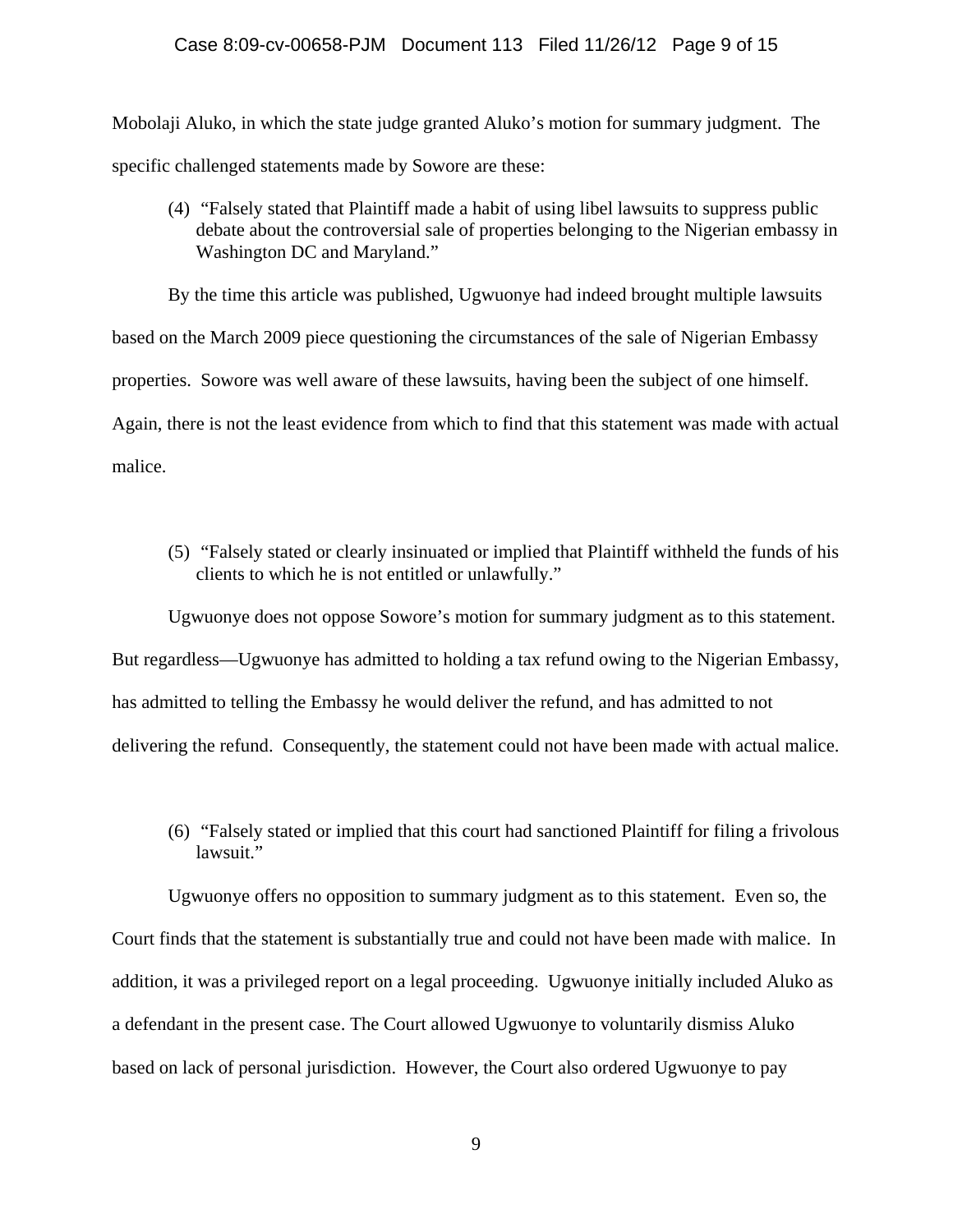#### Case 8:09-cv-00658-PJM Document 113 Filed 11/26/12 Page 10 of 15

Aluko's attorneys fees, given that Ugwuonye had filed the suit alleging diversity of citizenship jurisdiction even though both Ugwuonye and Aluko were Maryland residents. (*See* July 28, 2009 Memorandum, Dkt. 45.) A reasonable reading of the Court's order clearly indicates that it was in the nature of a sanction because Ugwuonye, a licensed attorney, had filed a lawsuit that he knew or should have known this Court had no jurisdiction to hear. The fact that Sowore may have characterized Ugwuonye's suit as "frivolous" was without a doubt fair comment. But even if his report of the import of the Court's order was not entirely accurate, it is clear that minor technical inaccuracies may occur in the course of reporting on legal proceedings without giving rise to liability. *See, e.g., Nanji,* 403 F. Supp. 2d at 432-33.

(7) "Referring to a related case in the State court (*Ugwuonye v. Aluko, et al.*, Circuit Court of Maryland for Montgomery County, Case No. 314155-V), Defendant falsely stated that the state court found that the allegation of fraud made against Plaintiff was true."

Ugwuonye does not attempt to pursue this allegation in his Opposition and for good

reason. The Court does not find this statement or anything resembling it in the July 23 article.

(8) "Referring to a real estate transaction, in which Plaintiff represented the Nigerian Government in Maryland, Defendant Sowore mischaracterized the power of attorney granted to Plaintiff by his client, and falsely alleged that the reason Plaintiff obtained such power of attorney was to enable him to control the funds belonging to the Nigerian government to Plaintiff's advantage, and that armed with the power of attorney, Plaintiff improperly took control of the funds of his client."

Ugwuonye has also proffered no opposition to Sowore's motion regarding this allegation.

The facts regarding the Embassy transaction, as discussed above, are that Ugwuonye retained his

client's funds and did not return them despite a promise to do otherwise. No reasonable jury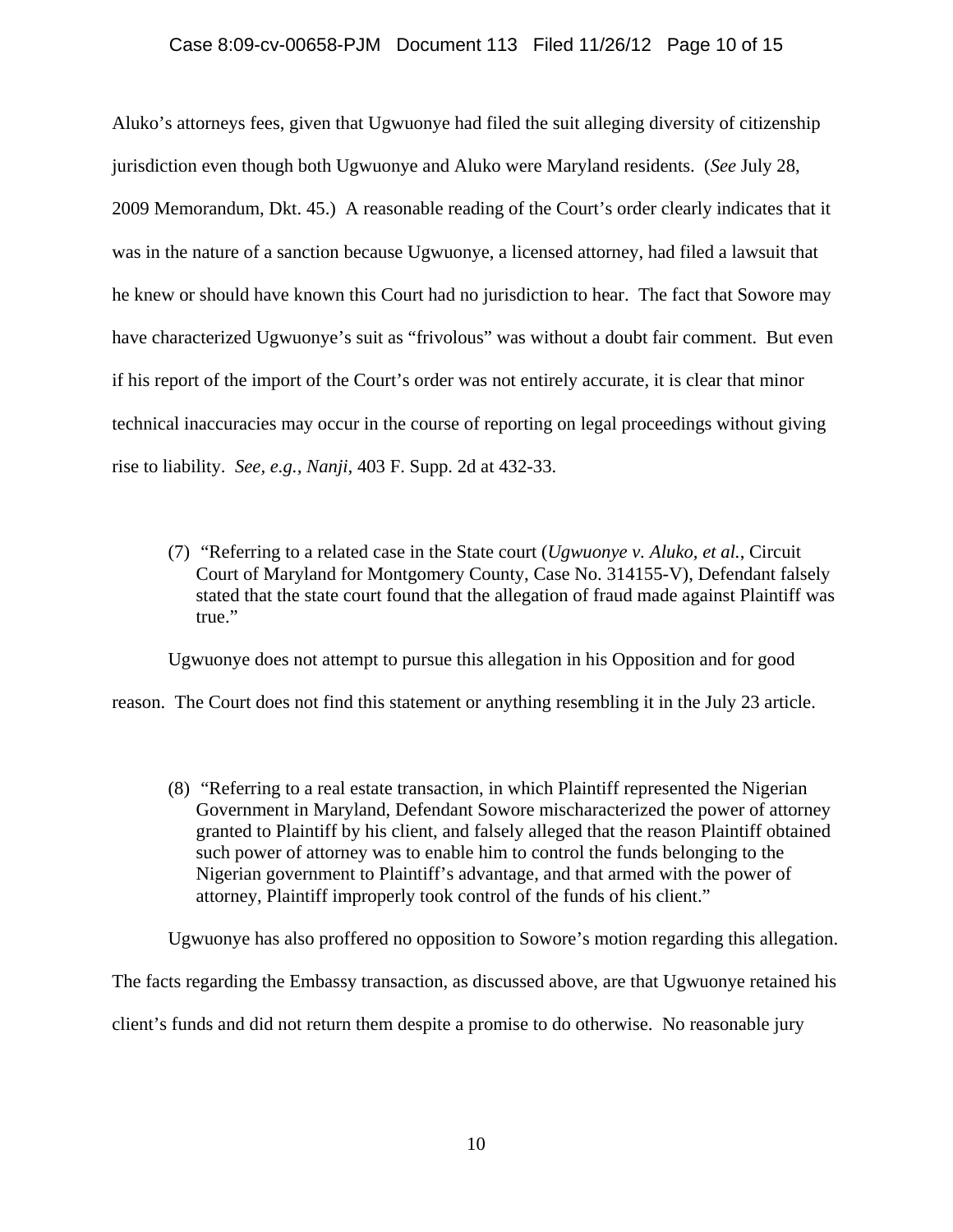#### Case 8:09-cv-00658-PJM Document 113 Filed 11/26/12 Page 11 of 15

could find that Sowore made this statement with actual knowledge of its falsity or a reckless disregard for the truth.

(9) "Referring to this lawsuit, Defendant falsely stated and/or implied that the Government of Nigeria had given funds to the Plaintiff and had a pact with the Plaintiff aimed at filing this suit for the purpose of suppressing or repressing the freedoms of Nigerian citizens."

In his opposition, Ugwuonye argues that language such as this "betrays the tension that has existed" between Sowore and Ugwuonye over the years. This statement is of dubious relevance. Even if there truly was tension between the two, it would not satisfy the requirement of actual malice. Actual malice cannot be established by demonstrating that "the publisher acted of ill will, hatred, or a desire to injure." *See Capital-Gazette Newspapers,* 445 A.2d at 1044. Actual malice requires clear and convincing evidence that Sowore published his statements with knowledge of their falsity or with reckless disregard for their truth. On the evidence before the Court, Ugwuonye has made no such demonstration. Sowore has reported on the activities of the Nigerian Government for some time, and has been sued more than once on the basis of such reporting. Sowore contends that an individual who brought one of these suits against him is now working in a high-level Nigerian Government position. Ugwuonye does not dispute that he was counsel for high-level Nigerian Government transactions, and has further stated that the disagreement over the tax refund was tied to a larger Embassy dispute that was only resolved with the firing of an Ambassador, suggesting that Ugwuonye may well have been supported in his litigation by someone within the Nigerian Government. Sowore could fairly opine that the Nigerian Government was and is behind this suit and others. No reasonable trier of fact could find that he made this statement with actual malice.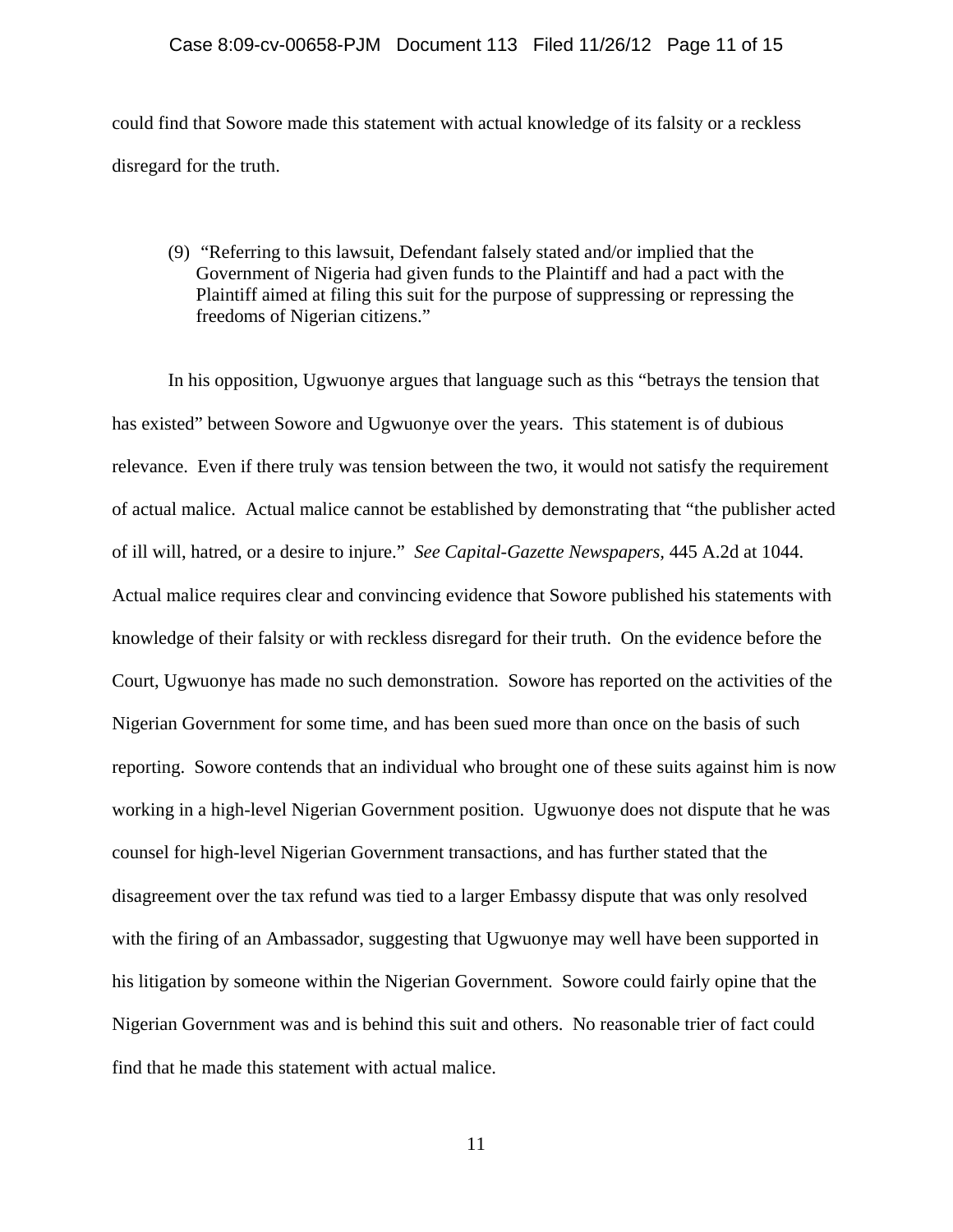(10) "Many who read the publication understood the memorandum as the judgment of the state court against Plaintiff."

Ugwuonye's Second Amended Complaint mischaracterizes the July 23 article, which by no construction reads as if it is the judgment of the Circuit Court of Maryland against Ugwuonye. In any case, Ugwuonye does not attempt to oppose Sowore's motion for summary judgment regarding this point, so nothing more need be said about it.

#### **V.**

Statements 11 through 13 appeared in an August 2, 2010 Sahareporters.com article. The article, which covered much the same ground as previous articles, focuses on Ugwuonye's companies, calling them "forfeited," stating that they were revived at the same time Ugwuonye was working for the Nigerian Embassy, and reporting that a source at the Maryland State Comptroller referred to Ugwuonye as a "deadbeat resident agent."

Sowore has testified that he wrote this article based on evidence produced in the state court case and on further research that that evidence generated. Sowore says he initially learned that Ugwuonye had two companies, ECU Law and ECU Associates, P.C., which, according to public records Sowore investigated, had their corporate charters forfeited more than once for failure to pay taxes. Sowore also determined that the records showed that the dates of reinstatement of the companies coincided with the times Ugwuonye was engaged by the Nigerian Embassy to carry out the real estate transactions mentioned in the March 5, 2009 article. Sowore says he contacted the Maryland State Comptroller to seek additional information regarding Ugwuonye's companies, and it was then he was told by an individual there that Ugwuonye was a "deadbeat resident agent," obviously referring to the multiple forfeitures of his corporate charters. In his opposition, Ugwuonye does not actually dispute any of these facts; he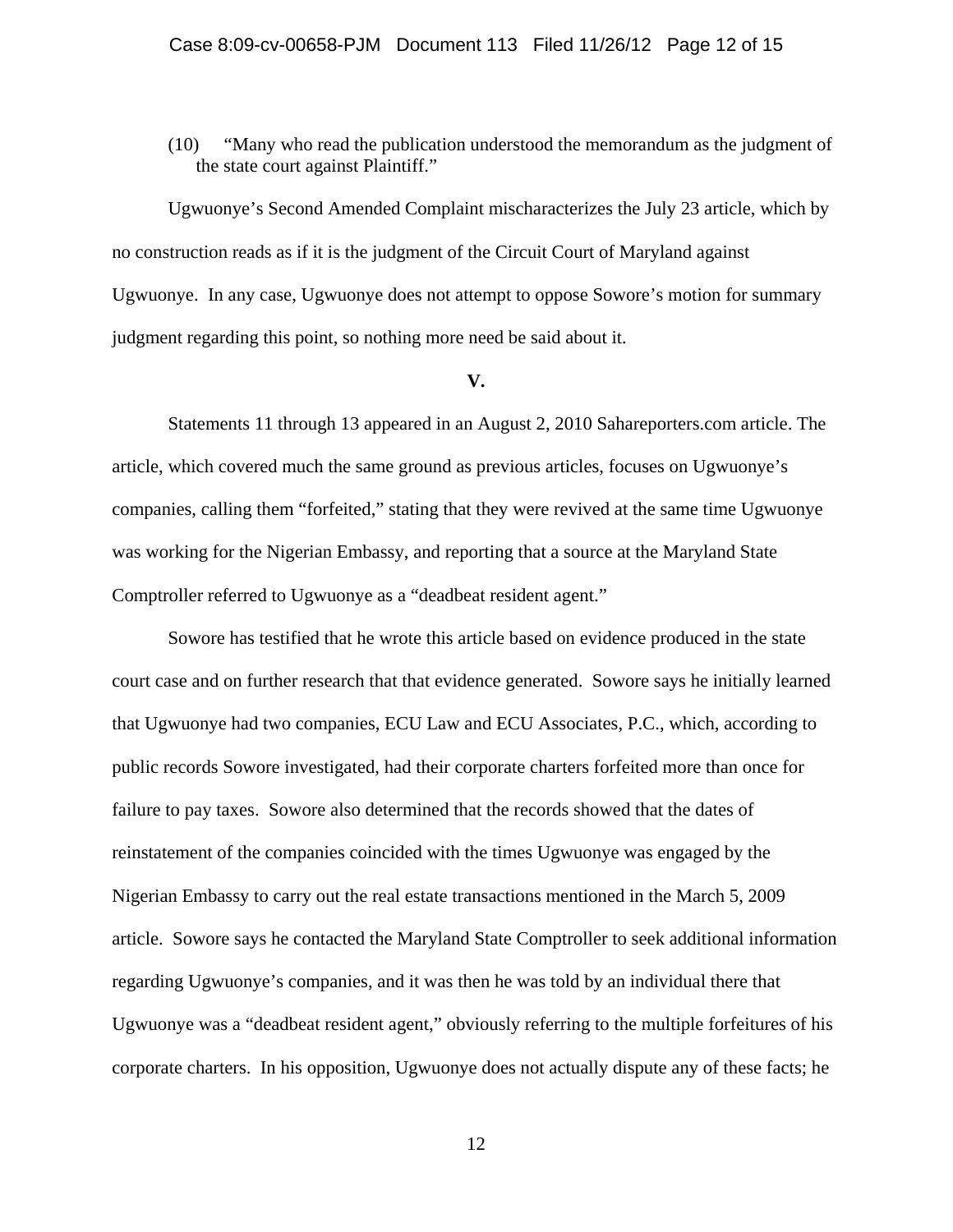#### Case 8:09-cv-00658-PJM Document 113 Filed 11/26/12 Page 13 of 15

merely argues that Sowore had control over the article and that it defames him. The specific statements Ugwuonye deems defamatory are as follows:

(11) "Falsely stated or implied that Plaintiff obtained a power of attorney from his client for the purpose of improperly withholding his client's funds."

Based on the same rationale discussed in respect to Statements 5 and 8, no reasonable trier of fact could find that this statement was made with actual malice.

(12) "Falsely stated and implied that Plaintiff revived the charter of his company in a deceptive and improper manner for the purpose of Nigerian Government's real estate transaction."

Ugwuonye mischaracterizes the article. The article states that Ugwuonye revived his companies in time to do work for the Nigerian Embassy (which Ugwuonye does not dispute). The article does not contain any statement or even any implication that Ugwuonye revived the charter of his companies in a deceptive or improper manner. The actual statements, taken in

context, quite simply, do not have a defamatory meaning and appear substantially true.

(13) "Falsely stated and implied that an official at the office of the State Comptroller in Maryland made disparaging remarks against the person of Plaintiff and his business practices."

Sowore offers sworn testimony that statement 13 is an accurate report of his exchange with a Maryland State Comptroller employee, who told him that Ugwuonye was a "deadbeat resident agent" because his corporate charters had been repeatedly forfeited based on failure to pay taxes. Ugwuonye does not dispute that he failed to pay taxes for his companies or that his corporate charters had been forfeited. While he may feel that his characterization as a "deadbeat" is harsh, a dictionary definition of the term, namely, "a person who does not pay debts or financial obligations" (*see Black's Law Dictionary* (9th ed. 2009)), does not unfairly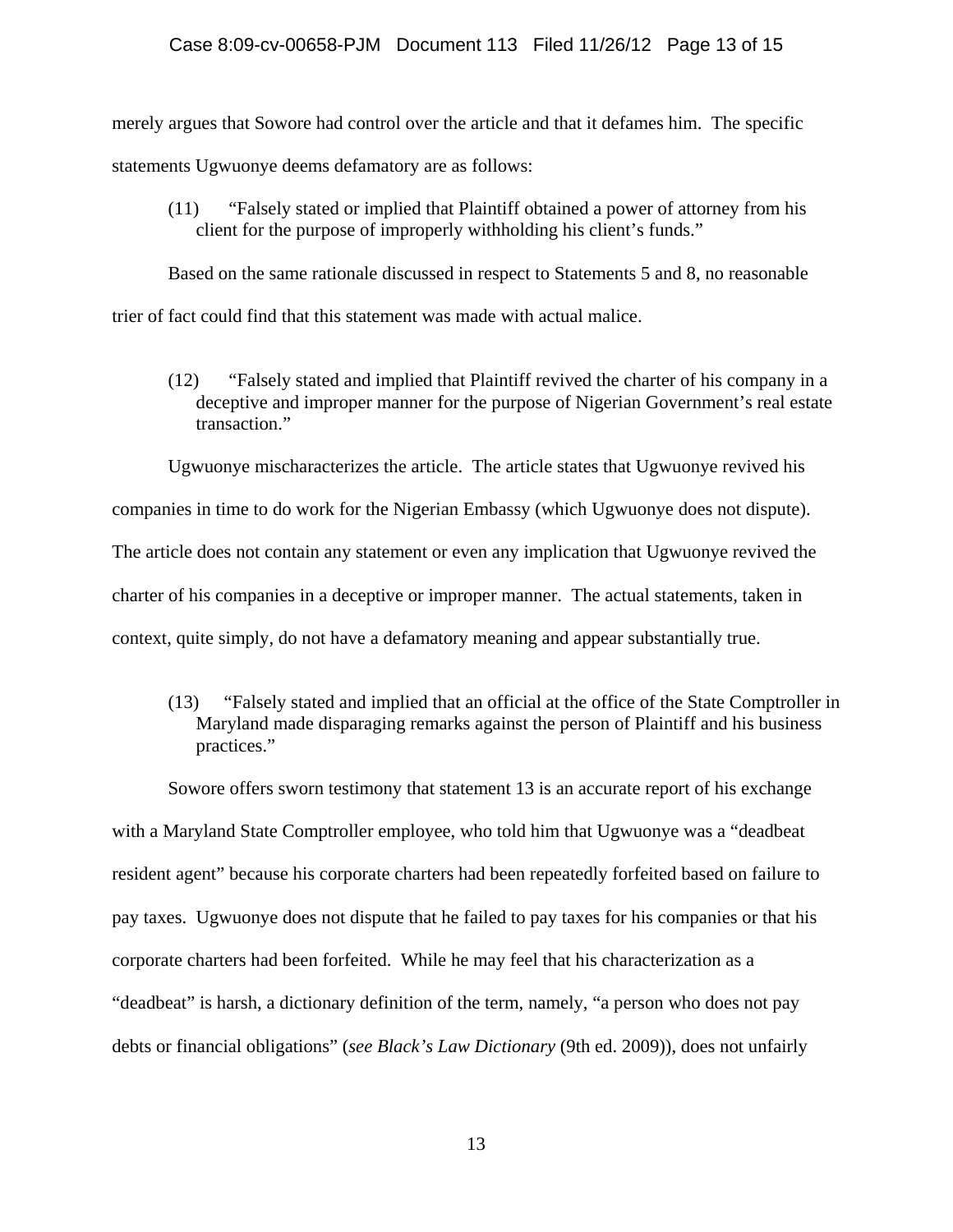characterize Ugwuonye's situation with respect to the corporate charters. This statement could not have been made with actual malice.

 **VI.** 

Statement 14, which refers to an August 3, 2010 Sahareporters.com article bearing the byline of Ugwuonye's sister, Ifesinachi Ugwuonye, $\frac{7}{1}$  is as follows:

(14) "[F]alsely stating and implying that Plaintiff is a thief and an adulterer and a person that Plaintiff [sic] engages in acts that involve moral turpitude."

Sowore has testified that the article was widely circulated in Nigerian online forums before he published it. Ugwuonye asserts in his opposition that Sowore received this article from Aluko and published it without doing any investigation. Ugwuonye also asserts that Sowore initially attempted to get an individual named Carlisle Umunnah to publish the article on his website, but that Umunnah declined because it was a "false story" and specifically told Sowore not to publish it. $8<sup>8</sup>$ 

The article in question was written by Ugwuonye's sister, who has testified she believes the information in the article is true. Sowore, when he published the report, also believed it was true, and had little cause to believe otherwise. The statement, after all, came from Ugwuonye's sister.

Thus, even if Sowore knew that Ugwuonye and Ifesinachi were on bad terms, the fact that the sister of a public figure was making such extreme allegations against her brother—a public figure after all—would be newsworthy in and of itself. *See Campbell v. Seabury Press,*  614 F.2d 395 (5th Cir. 1980) (private life of public figure who was married to author's brother

 $\overline{a}$ 

 $7$  The Court, in order to avoid confusion and intending no disrespect, will refer to Ifesinachi Ugwuonye by her first name.

<sup>&</sup>lt;sup>8</sup> What Umunnah may have said to Sowore and when he said it is hardly relevant to whether or not the publication was defamatory. Similarly, whether Aluko was the source of the article has no relevance to that question.